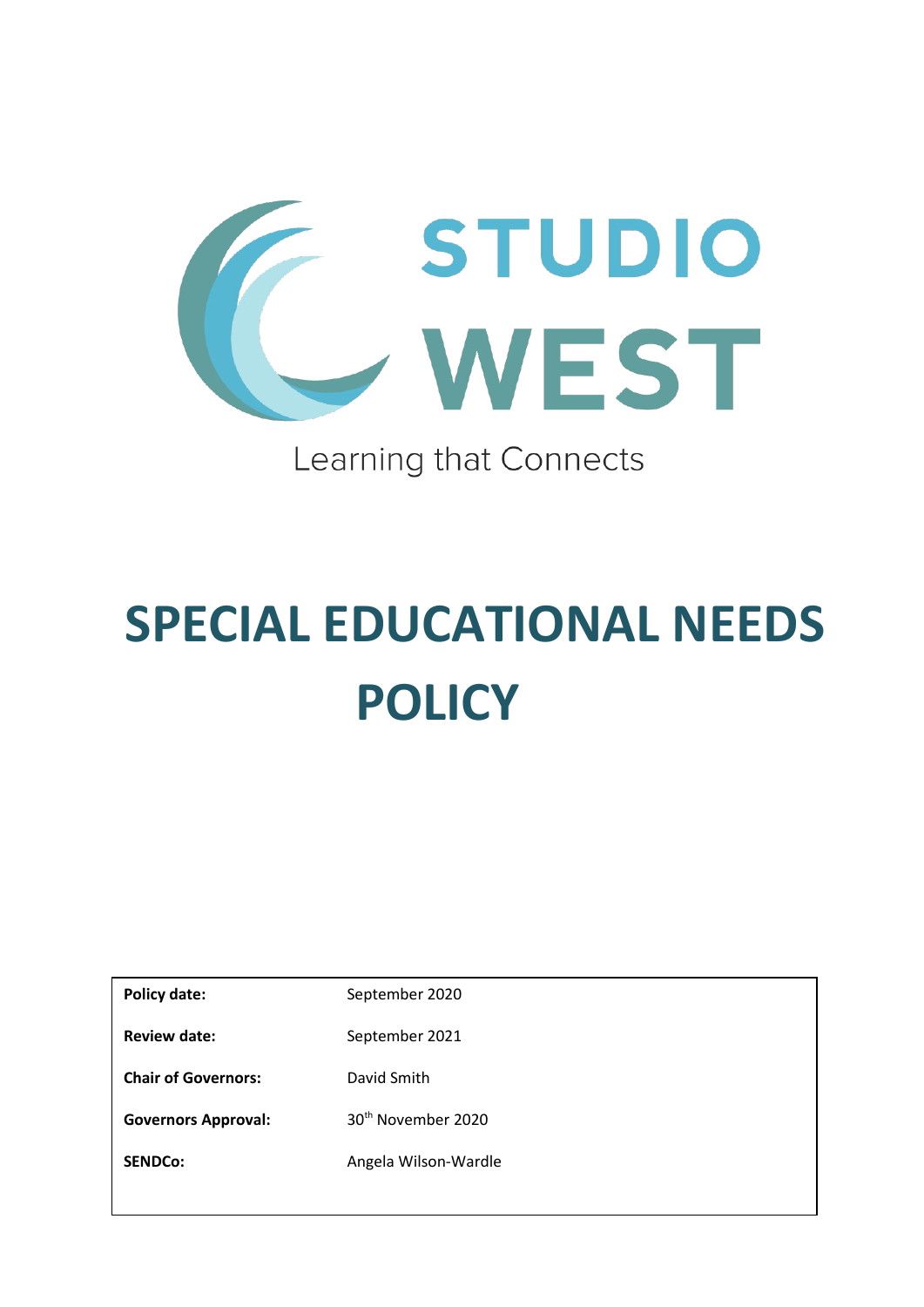

Studio West has regard to the revised special educational needs (SEND) Code of Practice 0 to 25years (2014) and works closely with sponsor school Kenton School's procedures and recommendations.

#### **INTRODUCTION**

The purpose of the Code of Practice is to give practical guidelines and guidance on policies and procedures aimed at enabling SEN students to reach their full potential, to be included fully in their school communities and make a successful transition into adulthood.

For the vast majority of children a mainstream setting will meet all their special educational needs. Some children require additional help from Local Authority (LA) SEN services or other agencies external to the school. A very small number of children will have SEN of a severity or complexity that requires the LA to determine and arrange the special educational provision in a special school setting.

#### **FUNDAMENTAL PRINCIPLES**

- Children with special educational needs should have their needs met
- The special educational needs of children will normally be met in mainstream schools or settings
- The views of the child should be sought and taken into account
- Parents have a vital role to play in supporting their child's education
- Children with special educational needs should be offered full access to a broad, balanced and relevant education, including the National Curriculum.

# **IDENTIFICATION, ASSESSMENT AND PROVISION IN THE SECONDARY SECTOR**

Provision for students with SEN is a matter for the school as a whole. In addition to the Governing Body, the school's Principal, Deputy Principal, Special Educational Needs and Disabilities Co-ordinator (SENDCo), all Learning Coaches and Associate Staff have responsibility for all students. All Learning Coaches are teachers of students with special educational needs.

Teaching students with SEN is therefore a whole school responsibility, requiring a whole school approach. In practice the way in which this responsibility is exercised by individual staff is an individual school matter, to be decided in light of the school's circumstances, size, priorities and ethos.

Central to the work of every class and every subject, is a continuous cycle of planning, teaching, assessment and evaluation which takes into account the wide range of abilities, and interests of the students. The majority of students will learn and progress within these arrangements.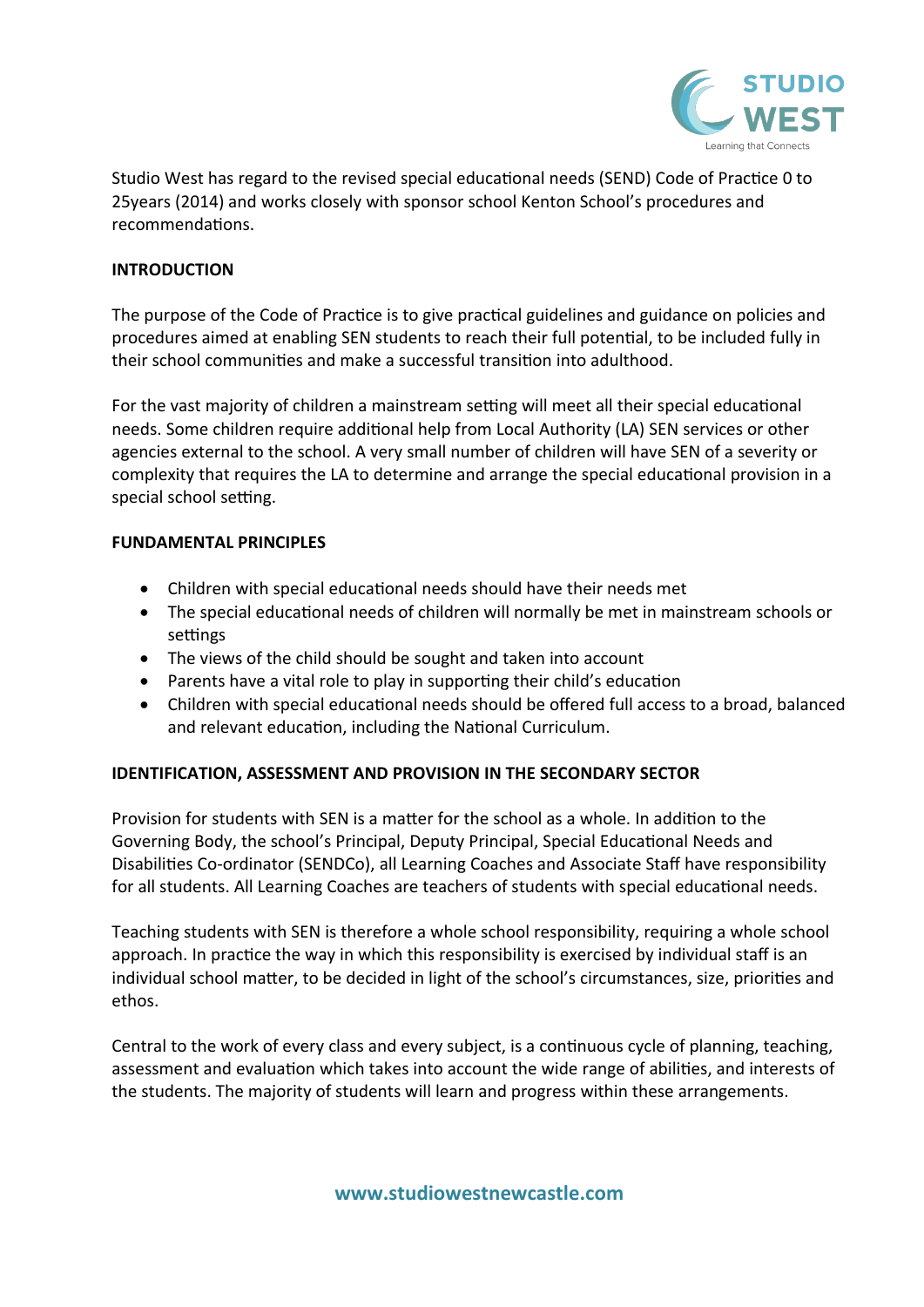

#### **PROCEDURES**

The SENDCo is responsible for special educational needs and disabilities (SEND) within the school and the provision made to meet those identified needs. The SENDCO works in conjunction with the Learning Coaches to support those requiring extra help.

SEN procedures are fully integrated within the school's system for identification, assessment and reviewing. Students who have identified SEN are listed in the school's information management system (SIMS) under the following headings:

- SEN Support
- EHCP

Students do not necessarily stay fixed under one of these categories but are regularly reviewed in terms of progress and needs.

Any Learning Coach who has concerns over a student is encouraged to seek advice from the SEND Team.

Cognitive Abilities Tests are used to give an indication of general and specific learning difficulties where there is a significant mismatch between measured ability and actual achievement. Although most pupils with special needs are identified at the start of their year of entry, there are procedures in place to enable pupils to access support at other times if needed.

All students with EHC Plans or at SEN support will have a Pupil Passport and a Learning Plan. The Pupil Passport will give an overview of the student's individual strengths, difficulties, strategies that work and things to avoid and the Learning Plan focuses on student's individual targets. Both documents are accessible by all teaching and support staff.

Some students listed at EHCP or SEN Support may have additional reviews involving parents and outside agencies. These will be organised by the SENDCo. Any relevant information will be communicated to Learning Coaches. In line with the SEN Code of Practice the views of parents and students will be sought and taken into account at all stages.

# **PROVISION**

Support in class is delivered by SENDCo and Teaching Assistants and is directed by the Learning Coach delivering the lesson. The priority for allocating support is for students with an EHC plan who have specifically allocated hours, then those with SEN support. Support is shared among SEND Team and is delivered to specific students as part of their normal timetabled lesson.

Students who have SEND can also benefit from a range of support which includes:

Business Engagement Manager who will ensure that pathways are suitable and that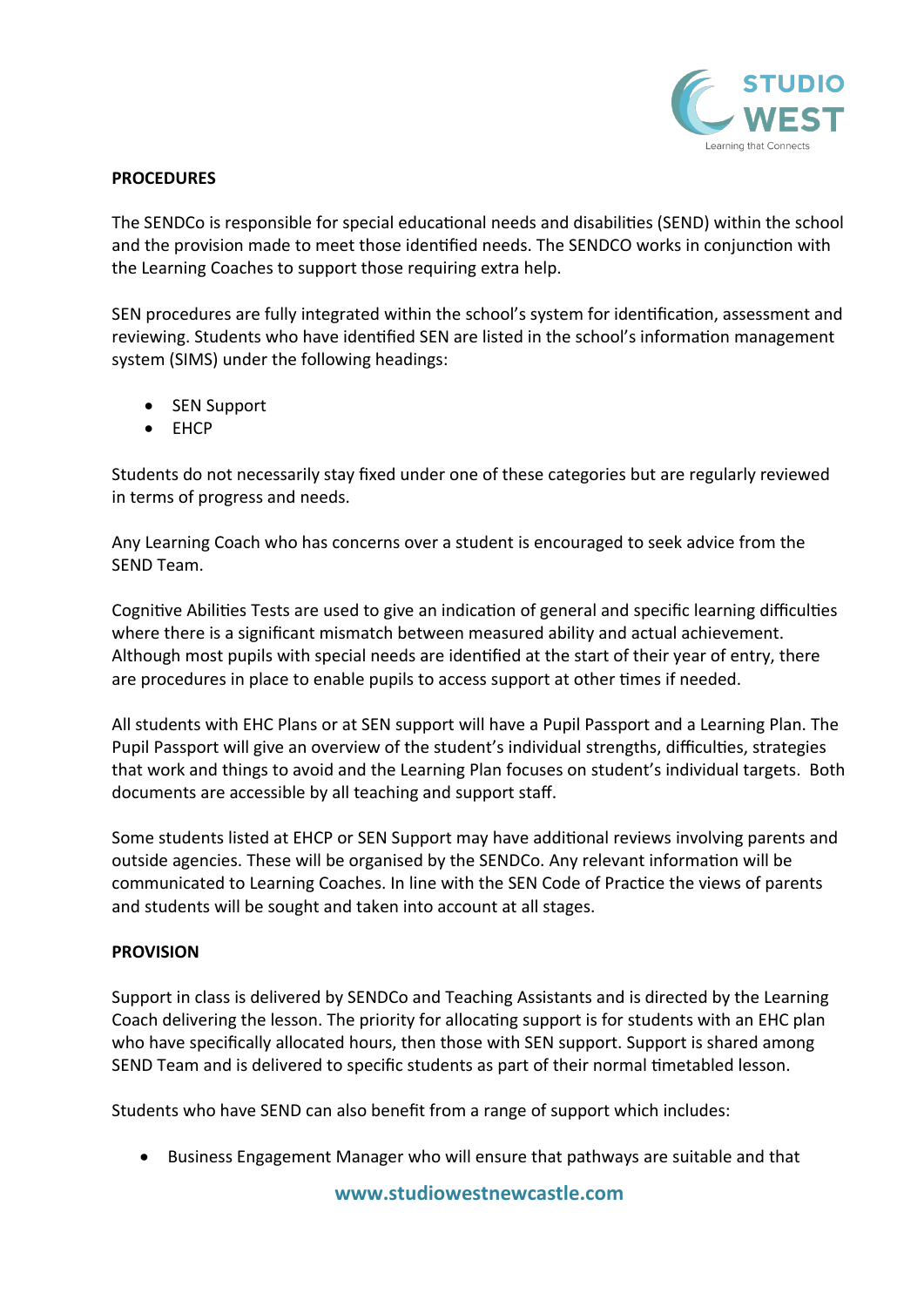

students engage with opportunities available through Studio West (in collaboration with SENDCo)

- EAL teaching (where students whose English is weak receive specialist EAL support)
- Specific mentoring and coaching from a dedicated team
- Access to the CREATE Framework to develop softer skills

Studio West also provides the facility and space for students to have appointments with a variety of outside support agencies e.g. child and adolescent mental health professionals, social workers, teachers of the hearing or visually impaired, youth offending team workers, dyslexia and dyspraxia assessment staff, occupational therapy staff and speech therapists.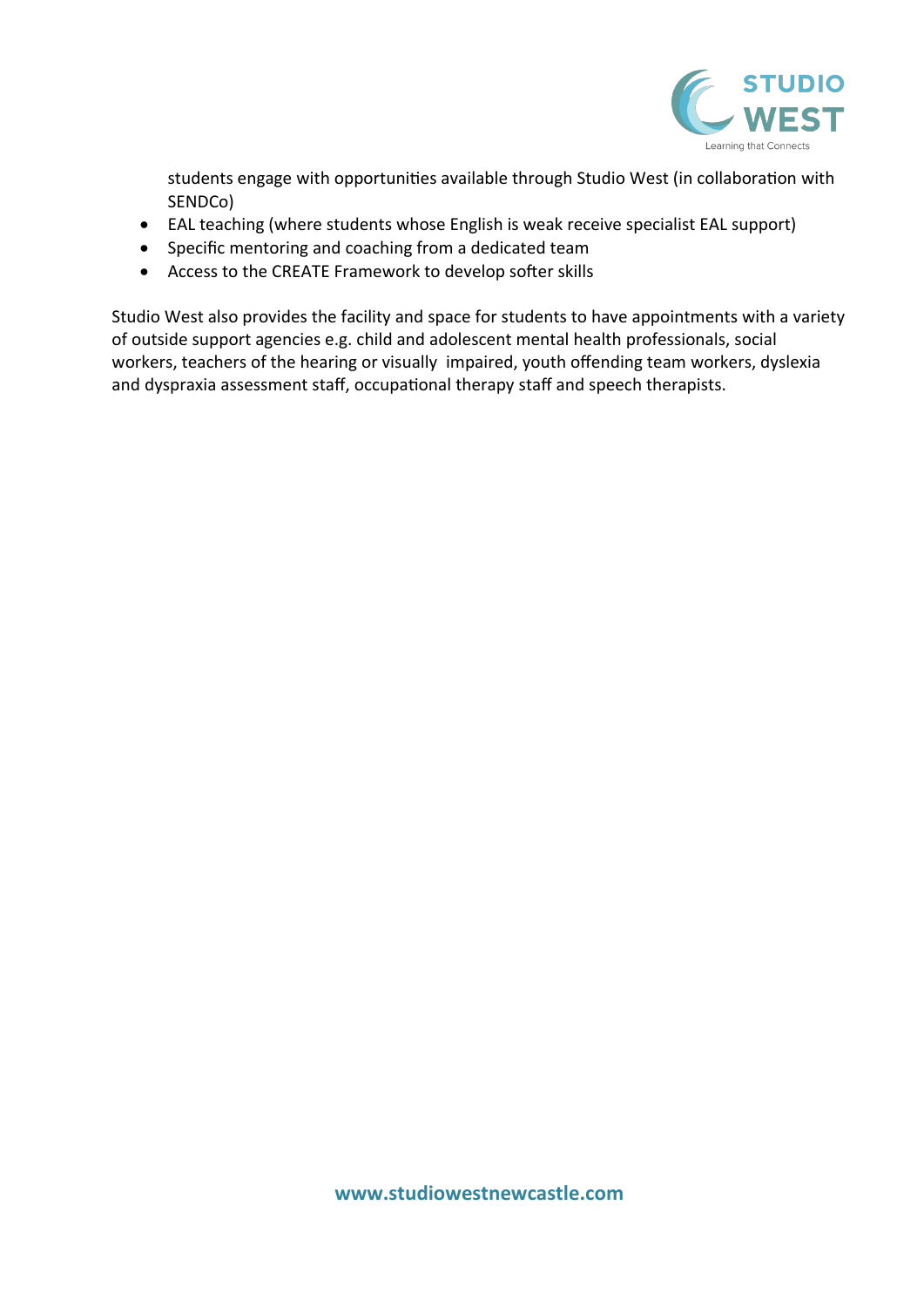

# **Special Educational Needs Offer**

'Children and young people with SEND have a wide range of needs, whatever their needs they should have appropriate support to achieve the best possible outcomes'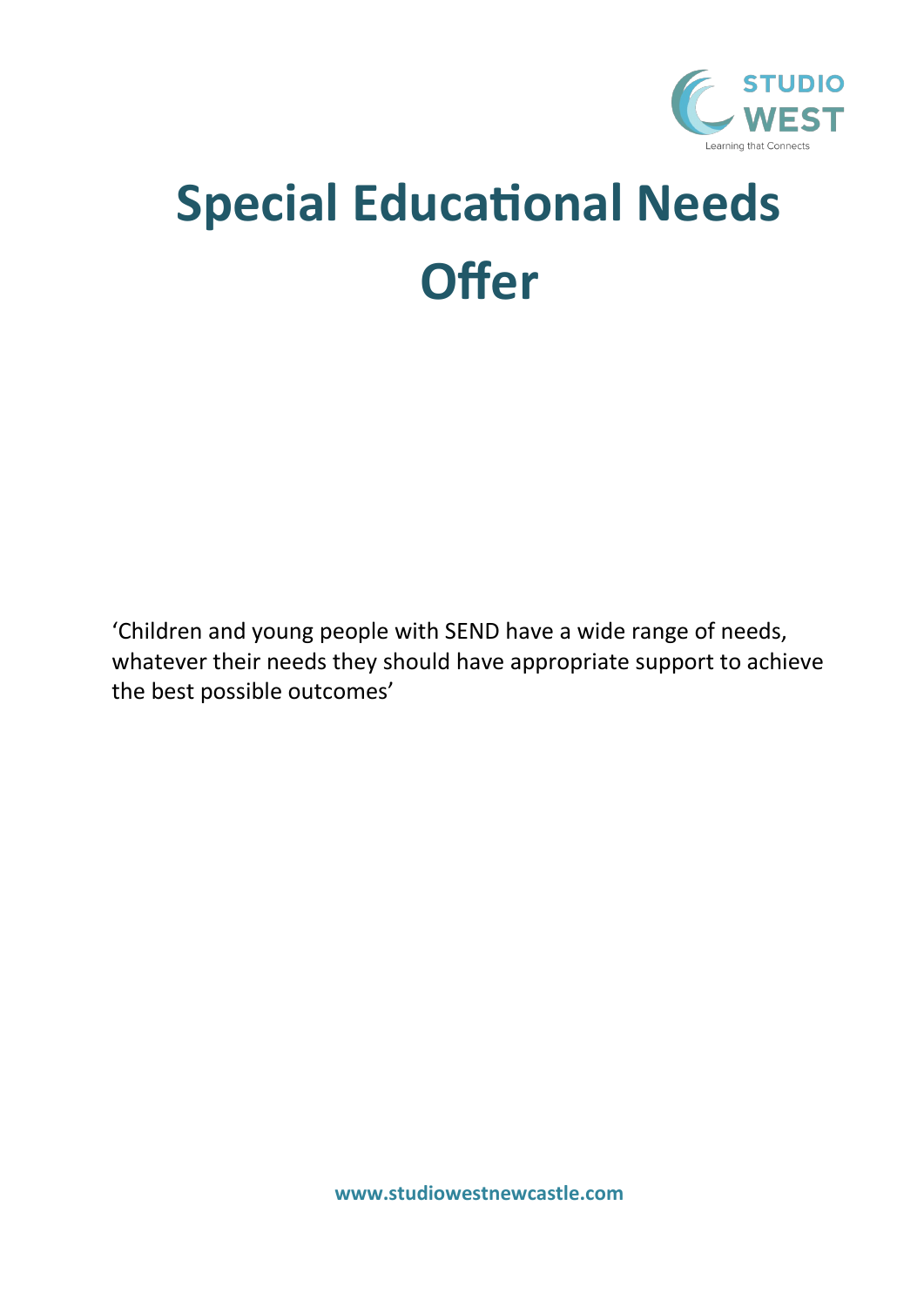

# **Introduction**

This document gives family's information about the variety of ways we ensure we support our children with special educational needs and disabilities (SEND) to reach their full potential, be included fully in their school communities and make a successful transition to adulthood.

Provision for students with SEND is a matter for the school as a whole. In addition to the Governing Body, the school's Principal and Special Educational Needs and Disabilities Coordinator (SENDCo), all Learning Coaches and associate staff have responsibility for all students.

All Learning Coaches are teachers of students with special educational needs. Teaching students with SEND is therefore a whole school responsibility, requiring a whole school approach.

#### **Our Offer**

At Studio West, we provide a full range of educational and pastoral support to all and our children with SEND make very good progress. We aim to ensure that every pupil achieves his or her personal, social, emotional and academic potential in all areas of the curriculum. The information here is general; we recognise that each child is an individual and may have a variety of needs and will receive unique provision and resources where necessary.

There are a number of reasons why a child may be identified as having SEND:

- They are having significant difficulty with their learning and making far less progress than expected
- They have a specific learning difficulty, for example dyslexia
- They have emotional or mental health difficulties
- They have difficulties with social communication and interaction
- They have sensory and or physical needs

This is a broad definition covering children and young people from 0- 25 years of age. (SEND Code of Practice 2014)

# **The Local Offer**

The Local Offer for children with Special Educational Needs and/or Disabilities (2014)

A new duty within the 0-25 Code of Practice was placed on Local Authorities from 2014, referred to as the 'Local Offer'. Local authorities must publish, in one place, information about provision they expect to be available in there are for children and young people from 0-25 who have Special Educational Needs and/or Disabilities.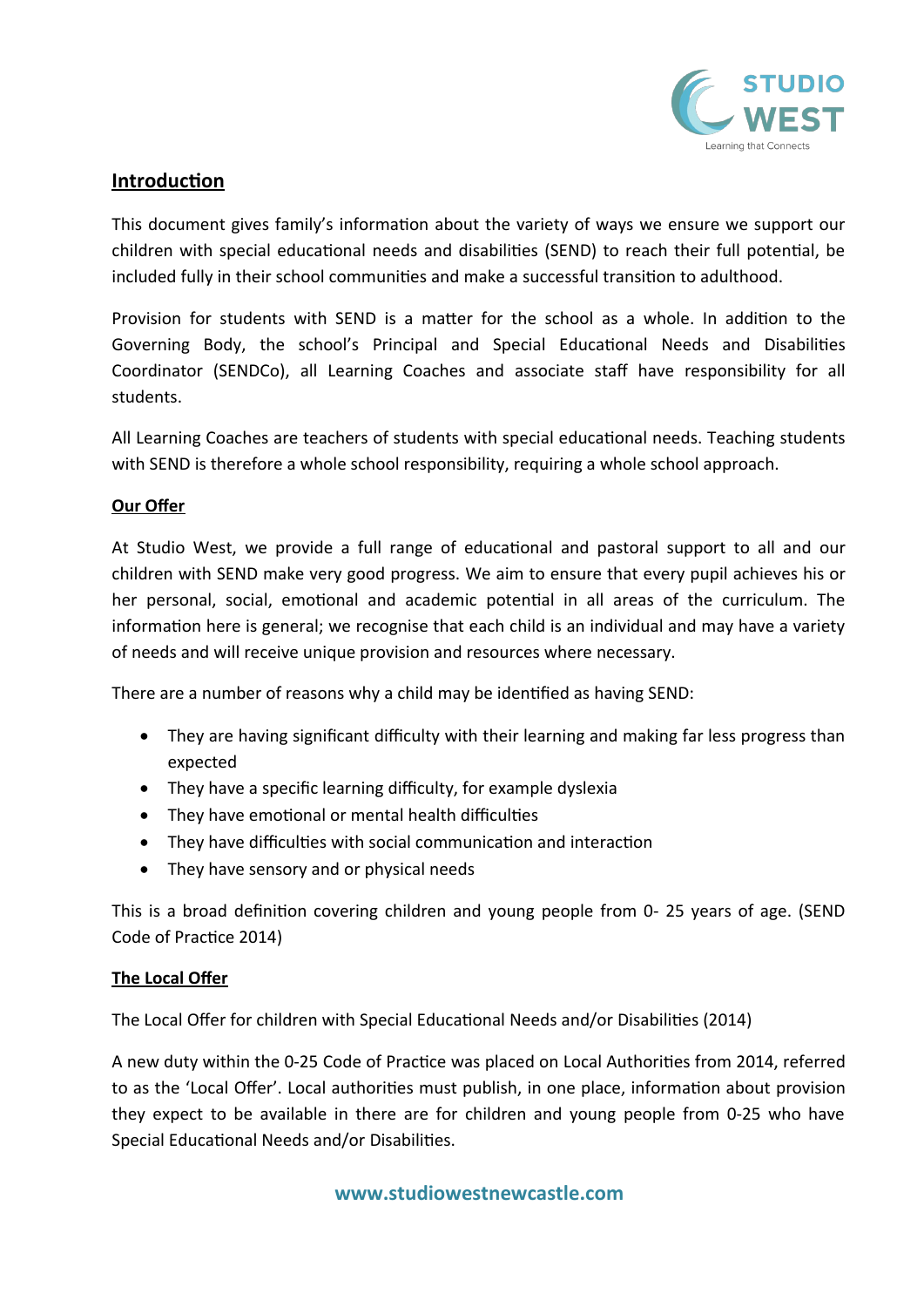

The local Offer has two key purposes:

- To provide clear, comprehensive and accessible information about the support and opportunities available
- To make provision more responsive to local needs and aspirations by directly involving children and young people with SEND, parents and carers, and service providers.

The local offer forms a significant part of the 0-25 SEND Code of Practice (2014) and focusses on statutory duties for local authorities. The Local Offer provides information and guidance for people with SEND or disabilities, their families, schools and those who support and how we ensure quality around this. This includes what we expect to be available in schools, colleges and other educational provision.

This statement sets out, the responsibilities of the school, Governors and the Local Authority in meeting the needs of pupils and their parents/carers who have been identified as having Special Educational Needs and Disabilities (SEND).

The Local Authority has a legal obligation to publish the arrangements for children with Special Educational Needs and/or Disabilities and any further details are available in the Local Authority Local Offer: <http://www.newcastlefis.org.uk/localoffer>

Outlined are the types of things we do to support all of our pupils with additional needs as well as targeted types of support that we are able to provide in relation to specific areas of SEND. The information provided is general; it is important to remember that each child is an individual and will receive unique provision and resources where necessary.

If you would like further information about the support that we can offer please contact Angela Wilson-Wardle SENDCo on 0191 4813710.

# **Summary of Provision for pupils with Additional Needs**

# **For all pupils at Studio West who have an additional need:**

- We use Pupil Passports and Learning Plans to clearly state the pupils areas of need, their targets and any interventions put in place to support them in meeting their targets.
- We involve pupils, parents and key staff members in writing, reviewing and implementation of the learning plans.
- We deliver high quality teaching, differentiating the curriculum and our resources to meet the needs of individual pupils and promote pupil progress.
- We use ICT to increase access to the curriculum including providing pupils with learning pads to use in lessons.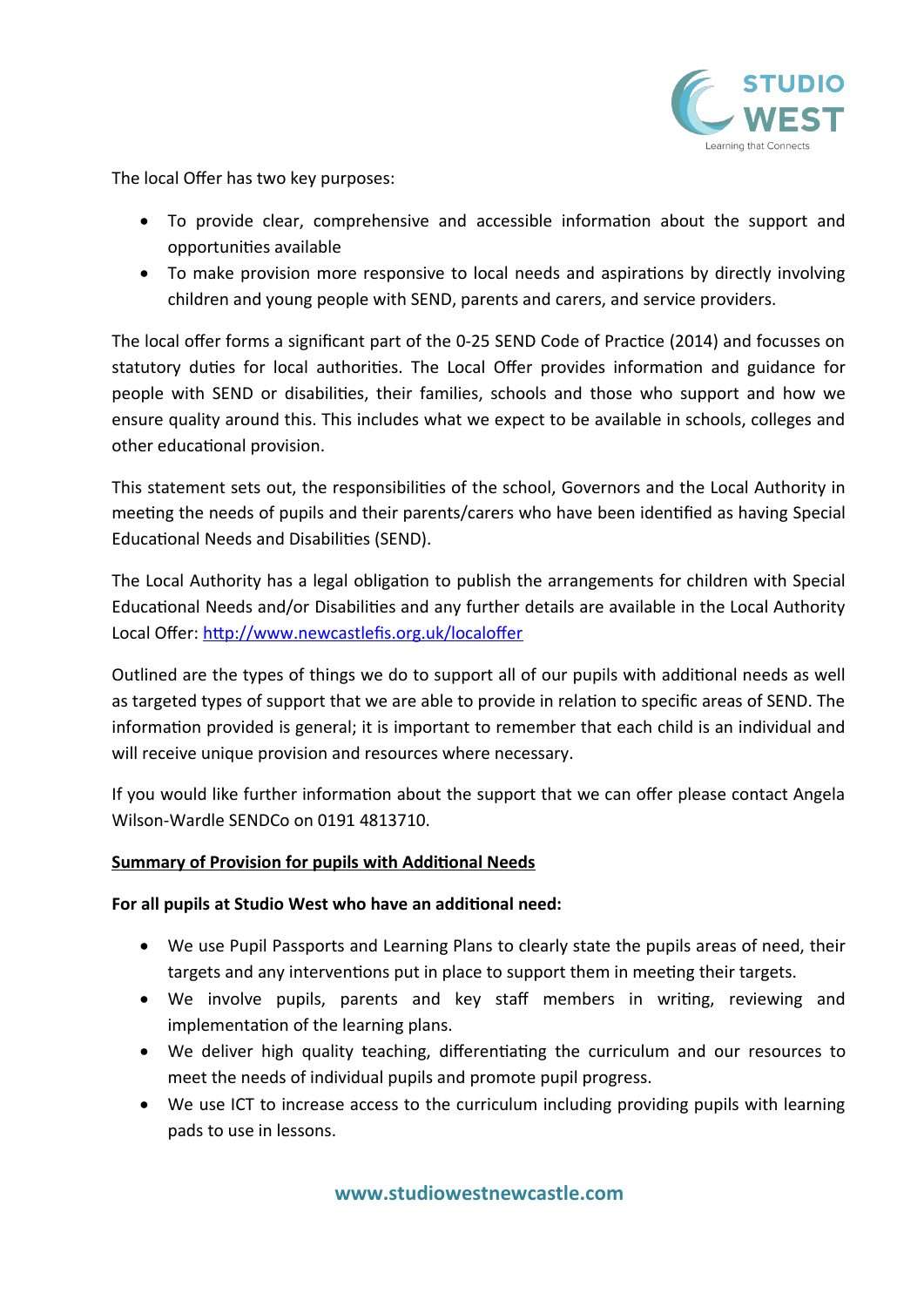

- We monitor access to teaching and learning for pupils with SEND through the schools self-evaluation process.
- Support staff are placed where they are needed throughout the school to ensure pupil progress and independence.
- Staff continually receive high quality training in relation to meeting pupils' needs in the classroom by attending annual course and refresher courses.
- We offer a graduated response based upon need; assess > plan >do>review.
- We seek advice and support from a range of external agencies such as SENTASS to ensure that any barriers to learning are fully identified and responded to.
- Studio West also provides the facility and space for students to have appointments with a variety of outside support agencies e.g. child and adolescent mental health professionals, social workers, teachers of the hearing or visually impaired, youth offending team workers, dyslexia and dyspraxia assessment staff, occupational therapy staff and speech therapists.
- We have an experienced Senior Team, a SENDCO and 2 Teaching Assistants as well as Key Stage 3 & 4 Coordinators, Pastoral and Behaviour who can provide advice and guidance to staff and parents/carers.
- We offer support to families and they are sign posted to services and organisations, which may offer the appropriate support or advice via Newcastle Local Offer.
- We offer Post 16 transition support for pupils and parents. Students are supported in making decisions of how to use independent sessions, visits, advice on transport and liaison with staff from new setting, if required.

# **Provision and Support**

Specific provisions is also provided for the different areas of need, the documents below outline and explain some of the detailed support we provide; however this is not a comprehensive list. If you require any further information, please contact the school or arrange an appointment to have a look around our provision.

If you have any concerns regarding your child's SEND, progress or provision please come into or contact the school to discuss matters further. You may want to talk with your child's form tutor, Learning Coach or the school SENDCO. Although we have a complaints procedure, we seek to resolve any issues or concerns informally by working in partnership with parents/carers.

The 0- 25 SEND Code of Practice (2014) identifies four broad areas of special educational needs:

# **Communication and Interaction**

Children and young people with SEND may have difficulties in one or more of the areas of speech, language and communication. These children and young people need help to develop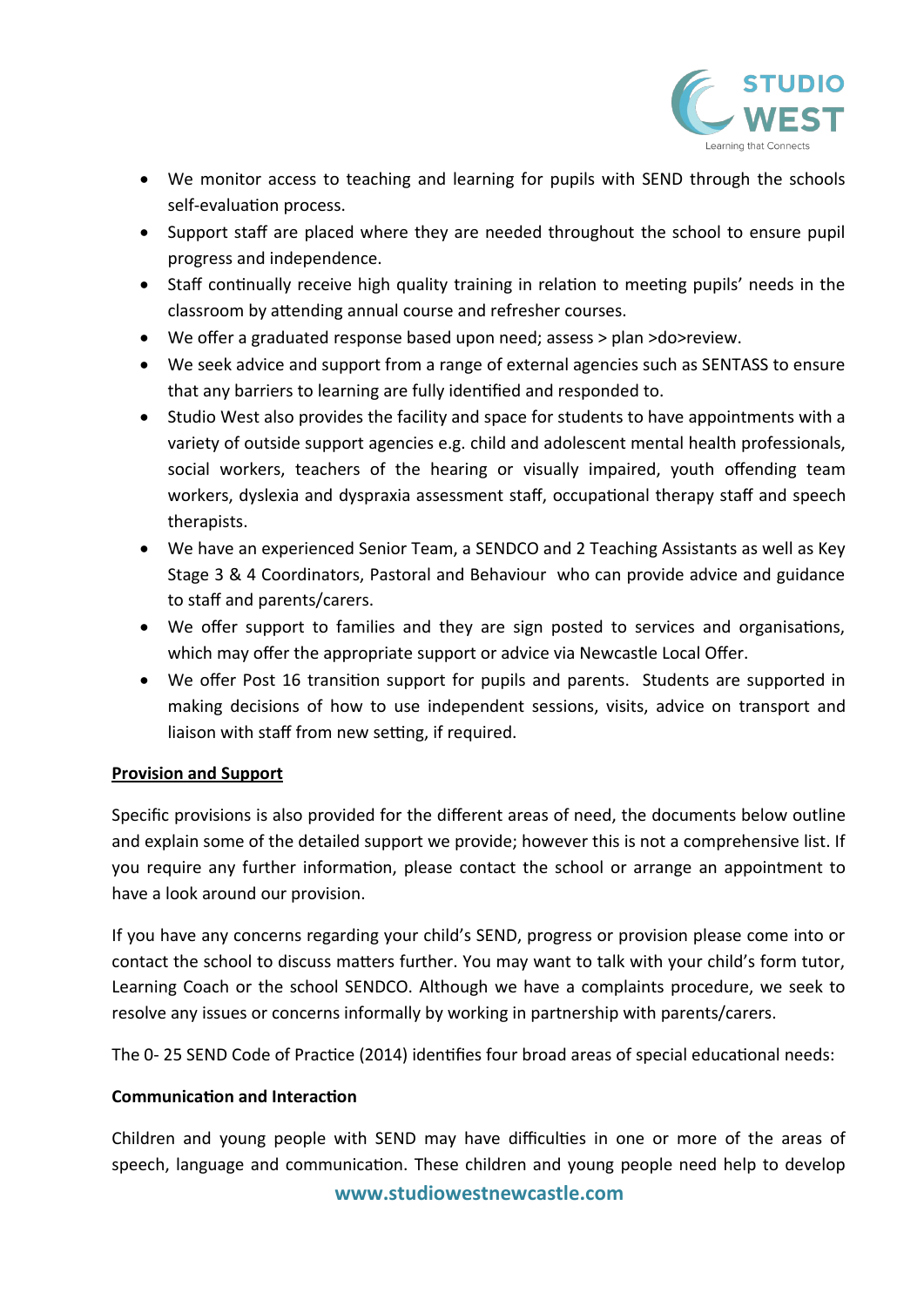

their linguistic competence in order to support their thinking, as well as their communication skills.

# **Cognition and Learning**

Children and young people with learning difficulties will learn at a slower pace than other children and may have greater difficulty than their peers in acquiring basic literacy or numeracy skills or in understanding concepts, even with appropriate differentiation. They may also have other difficulties such as speech and language delay, low self-esteem, low levels of concentration and under-developed social skills.

# **Sensory and/or physical**

There is a wide range of sensory and physical difficulties that affect children and young people across the ability range. Many children and young people require minor adaptations to the curriculum, their study programme or the physical environment. Many such adaptations may be required as reasonable adjustments under the Equality Act 2010.

# **Social, Emotional and Mental Health**

For some children and young people, difficulties in their emotional and social development, can mean that they require additional and different provision in order for them to achieve. Children and young people who have difficulties with their emotional and social development may have immature social skills and find it difficult to make and sustain healthy relationships. These difficulties may be displayed through the child or young person becoming withdrawn or isolated, as well as through challenging, disruptive or disturbing behaviour.

| Area of SEN              | <b>Examples of Support in School</b>                                                                                                          | <b>Evaluating the</b><br><b>Effectiveness of</b><br><b>Provision</b> |
|--------------------------|-----------------------------------------------------------------------------------------------------------------------------------------------|----------------------------------------------------------------------|
| <b>Communication and</b> | • Social groups                                                                                                                               | Progress of student                                                  |
| Interaction              | $\bullet$ 1:1 support<br>• Outside agency support<br>• Support during unstructured times of<br>the day e.g. break/lunch<br>• Support in class | against individual plan<br>and targets                               |
| <b>Cognition and</b>     | • Support in class                                                                                                                            | Progress of student                                                  |
| Learning                 | $\bullet$ 1:1 support<br>• Intervention groups<br>• Outside agency support                                                                    | against individual plan<br>and targets                               |

# **Examples of support in Studio West**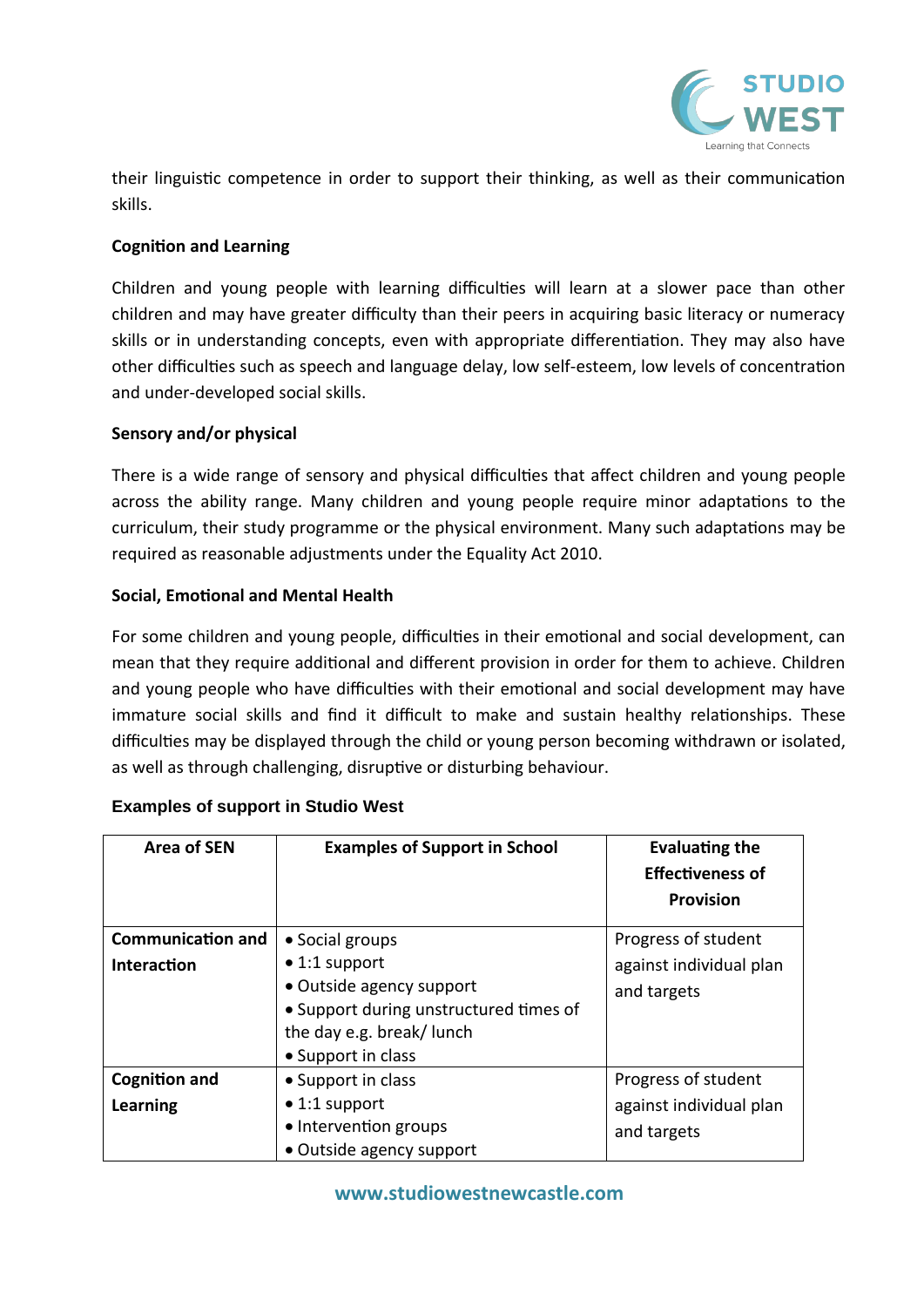

| Sensory and/or<br><b>Physical</b>      | • Sensory groups<br>• Adapted curriculum/equipment<br>• Outside agency support                                                                                                          | Progress of student<br>against individual plan<br>and targets |
|----------------------------------------|-----------------------------------------------------------------------------------------------------------------------------------------------------------------------------------------|---------------------------------------------------------------|
| Social, Emotional<br>and Mental Health | • Sensory groups<br>• Social groups<br>$\bullet$ 1:1 support<br>• Outside agency support<br>• Intervention groups<br>• Support during unstructured times of<br>the day e.g. break/lunch | Progress of student<br>against individual plan<br>and targets |

#### **Contacts and Other Information**

#### **Children and Families Act 2014**

<http://www.legislation.gov.uk/ukpga/2014/6/contents/enacted>

#### **0-25 SEND Code of Practice 2014**

[http://www.gov.uk/government/consultations/special-educational-needs-SEND-code-of](http://www.gov.uk/government/consultations/special-educational-needs-sen-code-of-practice-and-regulations)[practice-and-regulations](http://www.gov.uk/government/consultations/special-educational-needs-sen-code-of-practice-and-regulations)

#### **Family, Advice and support team.**

Contact Details: Phone: 0191 2818737 Email: information@skillsforpeople.org.uk

# **Newcastle Special Educational Needs and Disabilities Information, Advice and Support Service (SENDIASS)**

There are two different strands of support available from Newcastle Special Educational Needs and Disabilities Information, Advice and Support Service;

- Information, Advice and Support for Education
- • [Independent Supporters](https://www.newcastlesupportdirectory.org.uk/kb5/newcastle/fsd/service.page?id=_lBl0jCFaOc)

Parents can contact Newcastle Special Educational Needs and Disabilities Information, Advice and Support Service for impartial information, advice and support in relation to their child's SEN and/or disability.